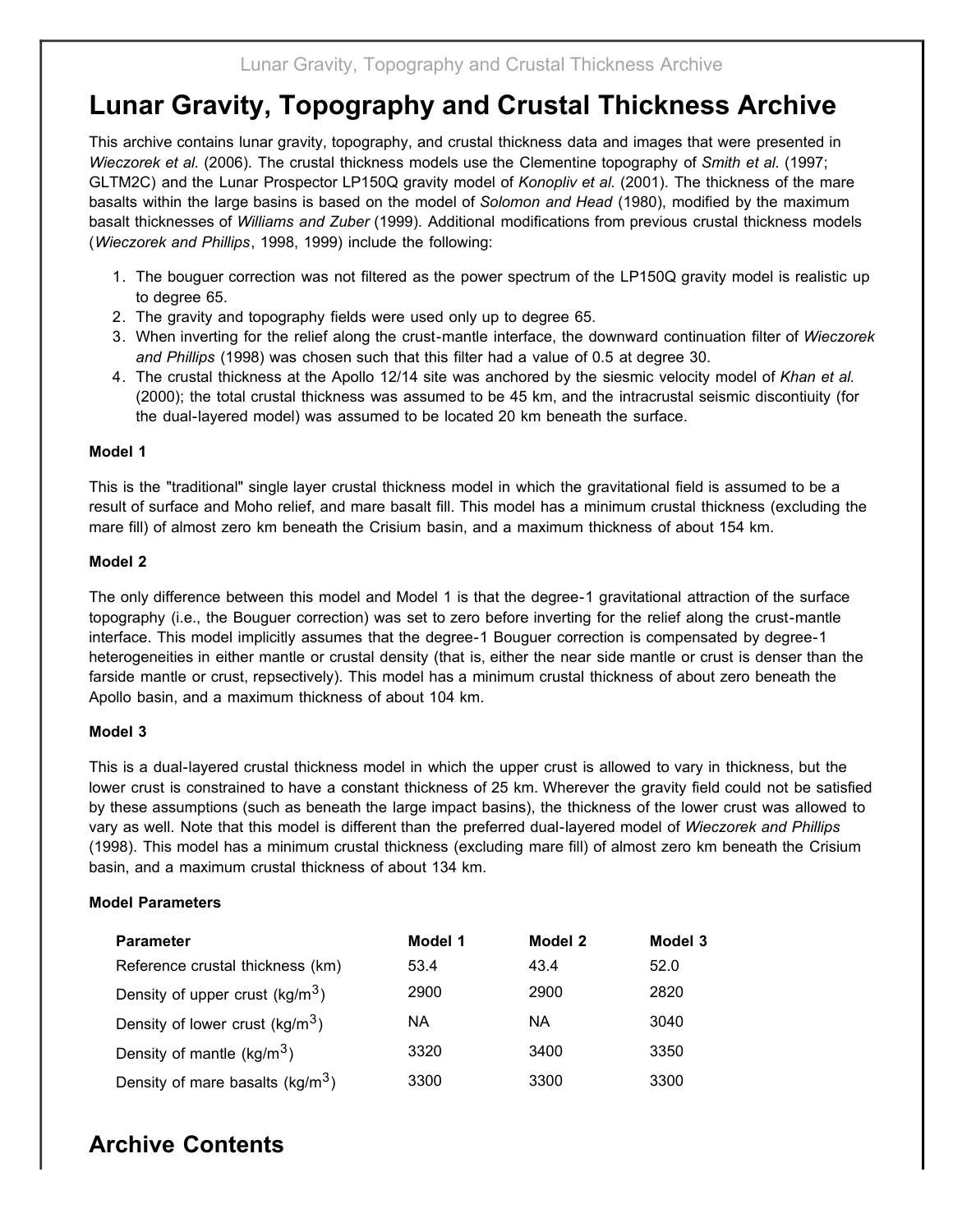#### **Model 1: Single Layer Crust**

| moho single 1.sh             | Spherical harmonic coefficients for the radius of the crust-mantle interface.                                                                                                                                                                                                                                                |
|------------------------------|------------------------------------------------------------------------------------------------------------------------------------------------------------------------------------------------------------------------------------------------------------------------------------------------------------------------------|
| single 1 thick total.dat     | Total crustal thickness.                                                                                                                                                                                                                                                                                                     |
| single_1_thick_wo_mare.dat   | Total crustal thickness, excluding contribution of mare fill.                                                                                                                                                                                                                                                                |
| single 1 thick total mol.pdf | Total crustal thickness image in a Mollweide projection (center meridian at<br>90W).                                                                                                                                                                                                                                         |
| single_1_thick_total.pdf     | Total crustal thickness image in two hemispheric Lambert azimuthal equal<br>area projections.                                                                                                                                                                                                                                |
| basins_single_1.pdf          | Crustal thickness images of the major nearside impact basins. All images<br>are in Albers equal-area projections. Note that the crustal thickness<br>determinations for the farside portions of Smythii, Humboldtianum, Orientale<br>and Mendel-Rydberg may be inacurate because of the lack of farside<br>gravity coverage. |

#### **Model 2: Single Layer Crust, Degree-1 Bouguer Correction Set To Zero**

| moho_single_2.sh             | Spherical harmonic coefficients for the radius of the crust-mantle interface.                                                                                                                                                                                                                                       |
|------------------------------|---------------------------------------------------------------------------------------------------------------------------------------------------------------------------------------------------------------------------------------------------------------------------------------------------------------------|
| single 2 thick total.dat     | Total crustal thickness.                                                                                                                                                                                                                                                                                            |
| single 2 thick wo mare.dat   | Total crustal thickness, excluding contribution of mare fill.                                                                                                                                                                                                                                                       |
| single 2 thick total mol.pdf | Total crustal thickness image in a Mollweide projection (center meridian at<br>90W).                                                                                                                                                                                                                                |
| single 2 thick total.pdf     | Total crustal thickness image in two hemispheric Lambert azimuthal equal<br>area projections.                                                                                                                                                                                                                       |
| basins single 2.pdf          | Crustal thickness images of the major nearside basins. All images are in<br>Albers equal-area projections. Note that the crustal thickness determinations<br>for the farside portions of Smythii, Humboldtianum, Orientale and Mendel-<br>Rydberg may be inacurate because of the lack of farside gravity coverage. |

#### **Model 3: Dual-Layered Model**

| dual intra.sh                | Spherical harmonic coefficients for the radius of the intracrustal interface.                                                                                                                                                                                                                                       |
|------------------------------|---------------------------------------------------------------------------------------------------------------------------------------------------------------------------------------------------------------------------------------------------------------------------------------------------------------------|
| dual moho.sh                 | Spherical harmonic coefficients for the radius of the crust-mantle interface.                                                                                                                                                                                                                                       |
| dual_thick_total.dat         | Total crustal thickness.                                                                                                                                                                                                                                                                                            |
| dual_thick_total_wo_mare.dat | Total crustal thickness, excluding mare fill.                                                                                                                                                                                                                                                                       |
| dual_upper_thick_wo_mare.dat | Upper crustal thickness, excluding mare fill.                                                                                                                                                                                                                                                                       |
| dual_thick_mol.pdf           | Images of the upper crustal thickness (excluding mare fill) and total crustal<br>thickness in a Mollweide projection (center meridion at 90W).                                                                                                                                                                      |
| dual thick.pdf               | Images of the upper crustal thickness (excluding mare fill) and total crustal<br>thickness in hemispheric Lambert azimuthal equal area projections.                                                                                                                                                                 |
| basins_dual.pdf              | Crustal thickness images of the major nearside basins. All images are in<br>Albers equal-area projections. Note that the crustal thickness determinations<br>for the farside portions of Smythii, Humboldtianum, Orientale and Mendel-<br>Rydberg may be inacurate because of the lack of farside gravity coverage. |
| Gravity                      |                                                                                                                                                                                                                                                                                                                     |
| LP150Q.sh                    | Spherical harmonic coefficients of the lunar potential field LP150Q (Konopliv<br>et al., 2001)                                                                                                                                                                                                                      |
| LP150Q geoid 90 j2.dat       | First-order geoid of the Moon (LP150Q) truncated at degree 90 and with the<br>J2 term removed, and ignoring the current tidal potential of the Earth.                                                                                                                                                               |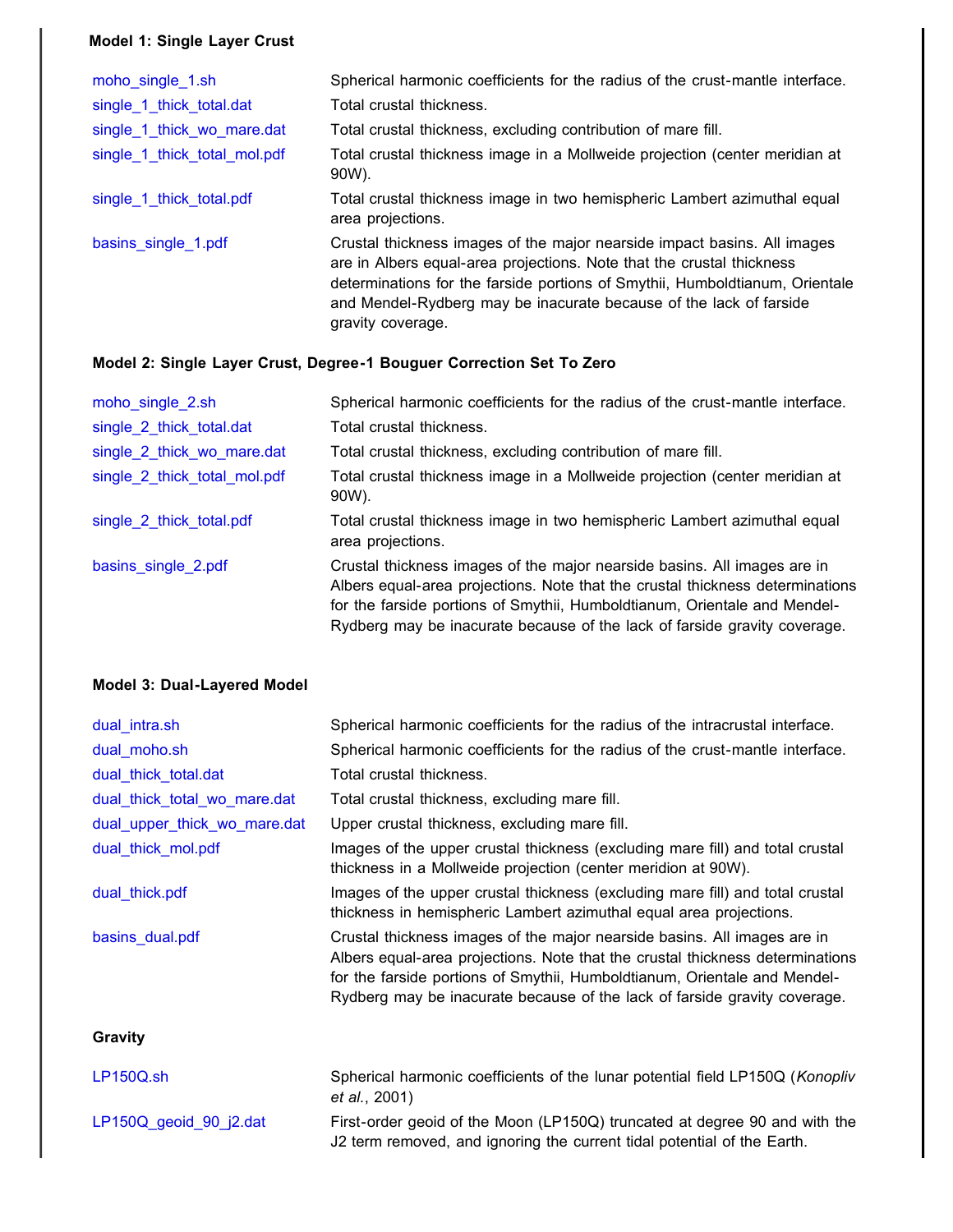| LP150Q_grav_90_j2.dat      | Radial gravity of the Moon (LP150Q) truncated at degree 90 and with the J2<br>term removed.                                                                                                                                                                                |
|----------------------------|----------------------------------------------------------------------------------------------------------------------------------------------------------------------------------------------------------------------------------------------------------------------------|
| LP150Q_grav_150_j2.dat     | Radial gravity of the Moon (LP150Q) expanded to degree 150 and with the<br>J2 term removed.                                                                                                                                                                                |
| LP150Q_geoid_90_j2_mol.pdf | Geoid of the Moon (LP150Q) truncated at degree 90 and with the J2 term<br>removed. Mollweide projection with central meridian at 90W.                                                                                                                                      |
| LP150Q_geoid_90_j2.pdf     | Geoid of the Moon (LP150Q) truncated at degree 90 and with the J2 term<br>removed. Two hemispheric Lambert azimuthal equal area projections.                                                                                                                               |
| LP150Q_grav_90_j2_mol.pdf  | Geoid of the Moon (LP150Q) truncated at degree 90 and with the J2 term<br>removed. Mollweide projection with central meridian at 90W.                                                                                                                                      |
| LP150Q_grav_90_j2.pdf      | Radial gravity field of the Moon (LP150Q) truncated at degree 90 and with<br>the J2 term removed, determined at a radius of 1738 km. Two hemispheric<br>Lambert azimuthal equal area projections.                                                                          |
| LP150Q_grav_150_j2_mol.pdf | Radial gravity field of the Moon (LP150Q) expanded to degree 150 and with<br>the J2 term removed, determined at a radius of 1738 km. Mollweide<br>projection with central meridian at 90W.                                                                                 |
| LP150Q_grav_150_j2.pdf     | Radial gravity field of the Moon (LP150Q) expanded to degree 150 and with<br>the J2 term removed, determined at a radius of 1738 km. Two hemispheric<br>Lambert azimuthal equal area projections.                                                                          |
| <b>Topography</b>          |                                                                                                                                                                                                                                                                            |
| gltm2c.sh                  | Clementine shape model (GLTM2C).                                                                                                                                                                                                                                           |
| gltm2c_wo_mare.sh          | Clementine shape model with the thickness of the mare basalts removed.                                                                                                                                                                                                     |
| moon_srm.tif               | Cylindrical lunar shaded relief map of Rosiek and Aeschliman (2001)<br>(0.25x0.25 degree resolution).                                                                                                                                                                      |
| gltm2c_LP150Q_90.dat       | Topography of the Moon (GLTM2C) referenced to the entire geoid<br>(LP150Q) truncated at degree 90.                                                                                                                                                                         |
| gltm2c LP150Q 90 mol.pdf   | Topography of the Moon (GLTM2C) referenced to the full geoid (LP150Q),<br>both truncated at degree 90. Mollweide projection with central meridian at<br>90W.                                                                                                               |
| gltm2c_LP150Q_90.pdf       | Topography of the Moon (GLTM2C) referenced to the full geoid (LP150Q),<br>both truncated at degree 90. Two hemispheric Lambert azimuthal equal<br>area projections.                                                                                                        |
| Topo shots mol.pdf         | All accepted Clementine elevation measurements, measured with respect to<br>a spheroid of radius 1738 at the equator and with a flattening of 1/3234.93,<br>which corresponds to the J2 portion of the geoid. Mollweide projection with<br>central meridian at 90W.        |
| Topo_shots.pdf             | All accepted Clementine elevation measurements, measured with respect to<br>a spheroid of radius 1738 at the equator and with a flattening of 1/3234.93,<br>which corresponds to the J2 portion of the geoid. Two hemispheric Lambert<br>azimuthal equal area projections. |
| mare_thick.dat             | Mare thickness model.                                                                                                                                                                                                                                                      |
| Mare_mol.pdf               | Mare thickness model. Mollweide projection with central meridian at 90W.                                                                                                                                                                                                   |
| Mare.pdf                   | Mare thickness model. Two hemispheric Lambert azimuthal equal area                                                                                                                                                                                                         |

#### **File formats**

All .dat files are in an ascii raster format where the first and last data values represent the latitude and longitude coordinates (90, 0) and (-90,360), respectively. The interval between data values is one degree, corresponding to a matrix having 181 latidudinal and 361 longitudinal elements. All values are in SI units, unless otherwise noted. All .sh files contain spherical harmonic coefficients with each line containing the degree, order, and cosine and